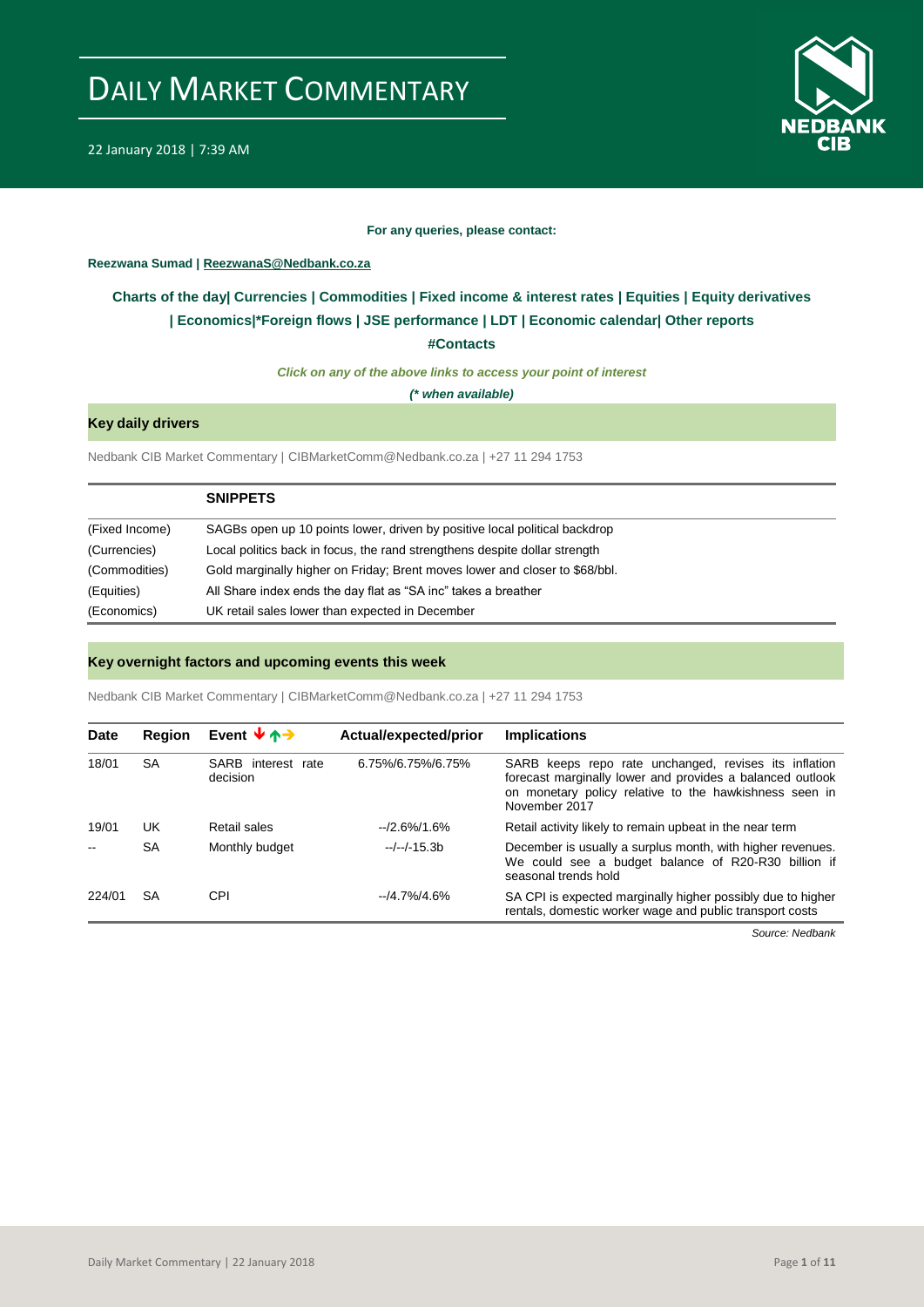

## <span id="page-1-0"></span>**Fixed income and interest rates [back to top](#page-0-0) back to top**

Bond flow sales |+2711 535 4021 | Corporate Money Markets | +2711 535 4007 | Business Bank Money Markets | +2711 535 4006

|                                 |            | Δ              | Δ                | Δ          | <b>Month</b> |
|---------------------------------|------------|----------------|------------------|------------|--------------|
| <b>Bonds</b>                    | Last price | 1 <sub>d</sub> | <b>MTD</b>       | <b>YTD</b> | trend        |
|                                 | %          | bps            | bps              | bps        |              |
| R204-0.9 yrs                    | 7.05       | 0.45           | $-0.95$          | $-0.95$    | ⊕            |
| R208-3.2 yrs                    | 7.37       | $-3.40$        | $-19.30$         | $-19.30$   | ⊕            |
| R186-8.9 yrs                    | 8.47       | $-0.75$        | $-11.75$         | $-11.75$   | ⊕            |
| R2048-30.1 yrs                  | 9.59       | 0.45           | $-12.15$         | $-12.15$   | ⊕            |
| <b>US 10 yr</b>                 | 2.65       | $-1.10$        | 24.28            | 24.28      | ⇮            |
| <b>UK 10 yr</b>                 | 1.34       | 0.70           | 14.70            | 14.70      | ⇑            |
| German 10 yr                    | 0.57       | $-0.50$        | 14.10            | 14.10      | ♠            |
| Japan 10 yr                     | 0.08       | $-0.20$        | 3.50             | 3.50       | ⇑            |
|                                 |            | Δ              | Δ                | Δ          | <b>Month</b> |
| <b>Money Market</b>             | Last price | 1 <sub>d</sub> | <b>MTD</b>       | <b>YTD</b> | trend        |
|                                 | %          | bps            | bps              | bps        |              |
| SA repo rate                    | 6.75       | 0.00           | 0.00             | 0.00       | ⇛            |
| SA prime rate                   | 10.25      | 0.00           | 0.00             | 0.00       | ⇛            |
| SA CPI (MTD = previous month)   | 4.60       |                | $-20.00$         |            | ⊕            |
| SA 3m JIBAR                     | 7.15       | 0.00           | $-0.80$          | $-0.80$    | ⊕            |
| SA 3m NCD                       | 7.15       | 0.00           | 0.00             | 0.00       | ⇨            |
| SA 6m NCD                       | 7.60       | 2.50           | 0.00             | 0.00       | ➾            |
| SA 12m NCD                      | 7.98       | 5.00           | 7.50             | 7.50       | ♠            |
| US 3m LIBOR                     | 1.74       | $-0.02$        | 5.02             | 5.02       | ⇑            |
| UK 3m LIBOR                     | 0.52       | 0.16           | 0.24             | 0.24       | ⇑            |
| Japan 3m LIBOR                  | $-0.03$    | 0.05           | $-0.48$          | $-0.48$    | ⊕            |
| Source: Bloomberg & Nedbank CIB | Time       |                | 2018/01/22 07:33 |            |              |

| Month |                                  |            | Δ              | Δ                | Δ          | <b>Month</b> |
|-------|----------------------------------|------------|----------------|------------------|------------|--------------|
| trend | <b>FRAs and Swaps</b>            | Last price | 1 <sub>d</sub> | <b>MTD</b>       | <b>YTD</b> | trend        |
|       |                                  | %          | bps            | bps              | bps        |              |
|       | 3X6 FRA                          | 6.96       | $-2.00$        | 7.00             | 7.00       | ⇑            |
|       | 6X9 FRA                          | 6.86       | 0.00           | 4.00             | 4.00       | 合            |
|       | 9X12 FRA                         | 6.76       | $-3.00$        | $-3.00$          | $-3.00$    | ⊕            |
|       | <b>18X21 FRA</b>                 | 6.92       | $-3.00$        | $-6.00$          | $-6.00$    | ⊕            |
|       | SA 2yr Swap                      | 6.97       | 3.50           | 3.52             | 3.52       | 合            |
|       | SA 3yr Swap                      | 7.05       | 1.10           | 0.20             | 0.20       | ⇑            |
|       | SA 5yr Swap                      | 7.31       | 0.10           | $-2.40$          | $-2.40$    | ⊕            |
|       | SA 10yr Swap                     | 7.85       | 0.00           | $-7.50$          | $-7.50$    | ⊕            |
|       | SA 15yr Swap                     | 8.08       | $-0.65$        | $-8.15$          | $-8.15$    | ⊕            |
| trend |                                  |            | Δ              | $\Delta$         | Δ          | <b>Month</b> |
|       | <b>Spreads</b>                   | Last price | 1 <sub>d</sub> | <b>MTD</b>       | <b>YTD</b> | trend        |
|       |                                  | %          | bps            | bps              | bps        |              |
|       | 2v10v                            | $-0.88$    | 3.50           | 11.02            | 11.02      | ⇑            |
|       | 3v10v                            | $-0.80$    | 1.10           | 7.70             | 7.70       | ⇑            |
|       | R186-R204                        | 1.42       | $-1.20$        | $-10.80$         | $-10.80$   | ⊕            |
|       | R2048-R186                       | 1.12       | 1.20           | $-0.40$          | $-0.40$    | ⊕            |
|       | 5y-R186                          | $-1.17$    | 0.85           | 9.35             | 9.35       | ⇑            |
|       | 10y-R186                         | $-0.62$    | 0.75           | 4.25             | 4.25       | 合            |
|       | 15y-R186                         | $-0.39$    | 0.10           | 3.60             | 3.60       | 合            |
|       | SA 5yr CDS spread - basis points | 148.50     | 0.00           | $-8.50$          | $-8.50$    | ⊕            |
|       | Source: Bloomberg & Nedbank CIB  | Time       |                | 2018/01/22 07:33 |            |              |

### **US 10 year yield**

#### **SA 10 year yield**



*Source: Bloomberg, Nedbank*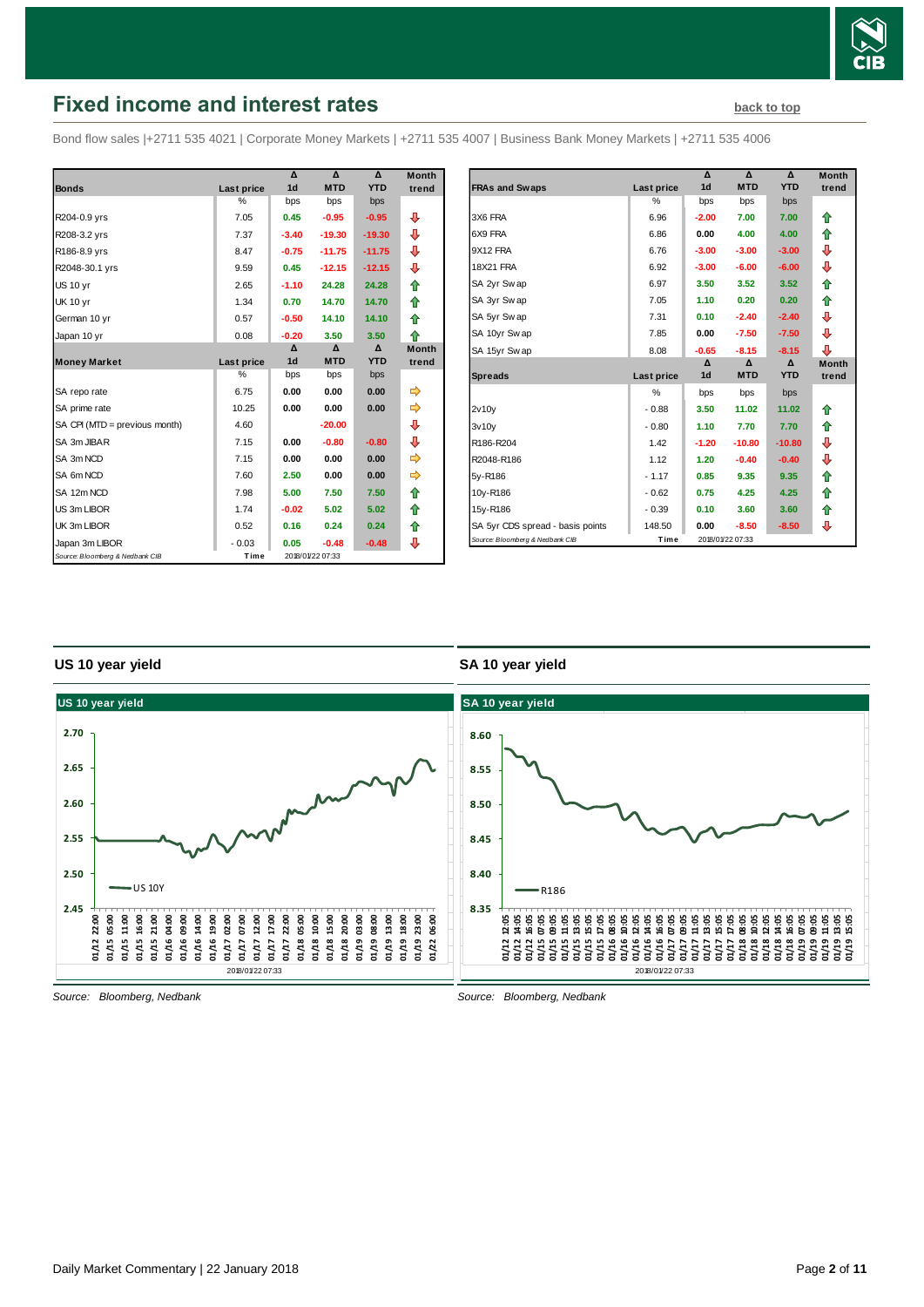

## <span id="page-2-0"></span>**Currencies [back to top](#page-0-0)**

Business Banking FX | +27 11 535 4003 | Corporate FX | +2711 535 4002 | Institutional FX | +2711 535 4005

- The Rand started Friday around the 12.1000 level and steadily edged higher through the day with only limited pullbacks. It eventually touched 12.2500 in afternoon trade and that was the first time we had any real pullback towards 12.1700. Overall though it was a quiet day and flows were just about non-existent. New York traded between 12.1600 and 12.2400 before closing towards 12.1700. News from the ANC conference and the naming of a new Eskom board has seen the Rand strengthen from the open this morning touching 12.0400 in Far East trade, at the moment we are back around Fridays opening levels of 12.1000.
- Eur and GBP both tried higher through the day on Friday but eventually closed around the lower levels in New York, Gbp 1.3860 and Eur 1.2225 which is more or less where they open this morning.
- No data whatsoever today but on the Rand front we will have to wait and see if there is any more news on the political front and then see how the markets digest it
- Expected range 11.9500-12.2500.

| <b>Majors</b>                   | <b>Last price</b> | $\%$ $\Delta$<br>$-1d$ | %Δ<br><b>MTD</b>            | $\%$ $\Delta$<br><b>YTD</b> | <b>Month</b><br>trend | <b>USD trend</b>    |
|---------------------------------|-------------------|------------------------|-----------------------------|-----------------------------|-----------------------|---------------------|
| <b>GBPUSD</b>                   | 1.39              | 0.03                   | 2.58                        | 2.58                        | ♠                     | USD weakness        |
| <b>EURUSD</b>                   | 1.22              | 0.02                   | 1.82                        | 1.82                        | ⇑                     | USD weakness        |
| <b>USDJPY</b>                   | 110.82            | 0.05                   | $-1.69$                     | $-1.69$                     | ⊕                     | USD weakness        |
| <b>USDAUD</b>                   | 1.25              | 0.06                   | $-2.28$                     | $-2.28$                     | ⊕                     | USD weakness        |
| <b>Rand crosses</b>             | Last price        | $\%$ $\Delta$<br>$-1d$ | $\%$ $\Delta$<br><b>MTD</b> | $\%$ $\Delta$<br><b>YTD</b> | <b>Month</b><br>trend | <b>ZAR trend</b>    |
| <b>USDZAR</b>                   | 12.11             | $-0.73$                | $-2.27$                     | $-2.27$                     | ⊕                     | ZAR strength        |
| <b>GBPZAR</b>                   | 16.78             | $-0.48$                | 0.35                        | 0.35                        | ⇑                     | <b>ZAR</b> weakness |
| <b>FURZAR</b>                   | 14.80             | $-0.70$                | $-0.38$                     | $-0.38$                     | ⊕                     | ZAR strength        |
| <b>AUDZAR</b>                   | 9.67              | $-0.57$                | 0.08                        | 0.08                        | ♠                     | ZAR weakness        |
| ZARJPY                          | 9.15              | 0.62                   | 1.35                        | 1.35                        | ♠                     | ZAR strength        |
| <b>African FX</b>               | <b>Last price</b> | $\%$ $\Delta$<br>$-1d$ | $\%$ $\Delta$<br><b>MTD</b> | $\%$ $\Delta$<br><b>YTD</b> | <b>Month</b><br>trend | <b>ZAR</b> trend    |
| ZARMWK (Malaw ian kw acha)      | 59.97             | 0.54                   | 2.12                        | 2.12                        | ♠                     | ZAR strength        |
| ZARBWP (Botsw ana pula)         | 0.80              | 0.60                   | 1.21                        | 1.21                        | ⇑                     | ZAR strength        |
| ZARKES (Kenyan shilling)        | 8.50              | 0.59                   | 1.88                        | 1.88                        | ⇑                     | ZAR strength        |
| ZARMUR (Mauritian rupee)        | 2.72              | 0.25                   | $-0.48$                     | $-0.48$                     | ⊕                     | ZAR weakness        |
| ZARNGN (Nigerian naira)         | 29.83             | 0.55                   | 2.50                        | 2.50                        | ⇑                     | ZAR strength        |
| ZARGHS (Ghanian cedi)           | 0.37              | 0.54                   | 2.17                        | 2.17                        | ♠                     | ZAR strength        |
| ZARZMW (Zambian kw acha)        | 0.81              | 0.02                   | 0.22                        | 0.22                        | ♠                     | ZAR strength        |
| ZARMZN (Mozambican metical)     | 4.87              | 0.53                   | 2.75                        | 2.75                        | ♠                     | ZAR strength        |
| Source: Bloomberg & Nedbank CIB | Time              |                        | 2018/01/22 07:33            |                             |                       |                     |

*\*Please note that the sign on the % change reflects the change on the headline number. The narrative indicates the trend direction over the month. For trade in any of these currencies, contact our FX dealing desks*



## **EUR/USD**



*Source: Bloomberg, Nedbank*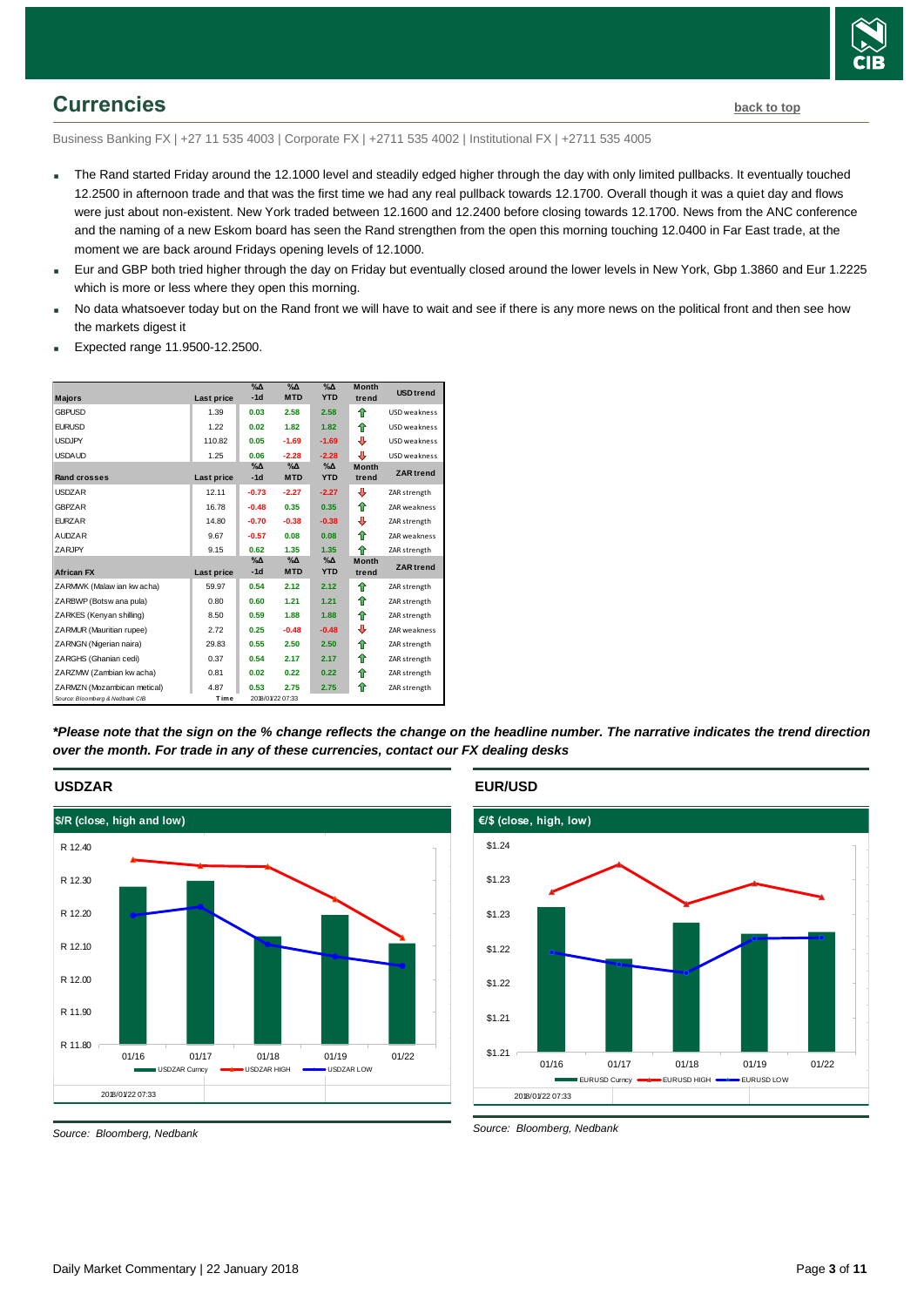

## <span id="page-3-0"></span>**Commodities [back to top](#page-0-0)**

Nedbank CIB Market Commentary | CIBMarketComm@Nedbank.co.za | +27 11 294 1753| +27 11 535 4038

- Oil halted its decline from the highest level in more than three years as OPEC and Russia said output cuts will continue until the end of the year and signaled a readiness to coordinate beyond that. Futures added 0.2% after sliding 1.8% last week, the first weekly drop since mid-December.
- Gold gains for a third day amid U.S. government shutdown and as euro advances on optimism Merkel has made a breakthrough toward securing her fourth term. Bullion for immediate delivery +0.3% to \$1,335.80/oz.
- Silver flat at \$17.0197/oz.
- Platinum -0.1% at \$1,012.30/oz after rising for 8 straight days.
- Palladium +0.1% to \$1,108.94/oz.
- Copper climbs after third weekly drop, longest losing streak since Sept., but downside risks loom. LME copper +0.5% to \$7,076.50/ton; -1% last week.

#### Source: Bloomberg

| <b>Commodities</b>              | Last price | $\%$ $\Delta$<br>$-1d$ | $\%$ $\Delta$<br><b>MTD</b> | $\%$ $\Delta$<br><b>YTD</b> | <b>Month</b><br>trend |
|---------------------------------|------------|------------------------|-----------------------------|-----------------------------|-----------------------|
| Brent near future (\$)          | 68.79      | 0.26                   | 2.87                        | 2.87                        | 10                    |
| WTI crude (\$)                  | 63.52      | 0.24                   | 5.13                        | 5.13                        | 10                    |
| Gold spot (\$)                  | 1 331.23   | $-0.05$                | 2.18                        | 2.18                        | 10                    |
| Platinum spot (\$)              | 1 013.30   | 0.01                   | 9.16                        | 9.16                        | 10                    |
| SA w hite maize spot (R)        | 1 940.00   | $-0.21$                | 2.11                        | 2.11                        | 10                    |
| Source: Bloomberg & Nedbank CIB | Time       |                        | 2018/01/22 07:33            |                             |                       |



*Source: Bloomberg, Nedbank*

#### **Platinum vs Gold**



*Source: Bloomberg, Nedbank*

#### **Brent Crude vs West Texas Intermediate**

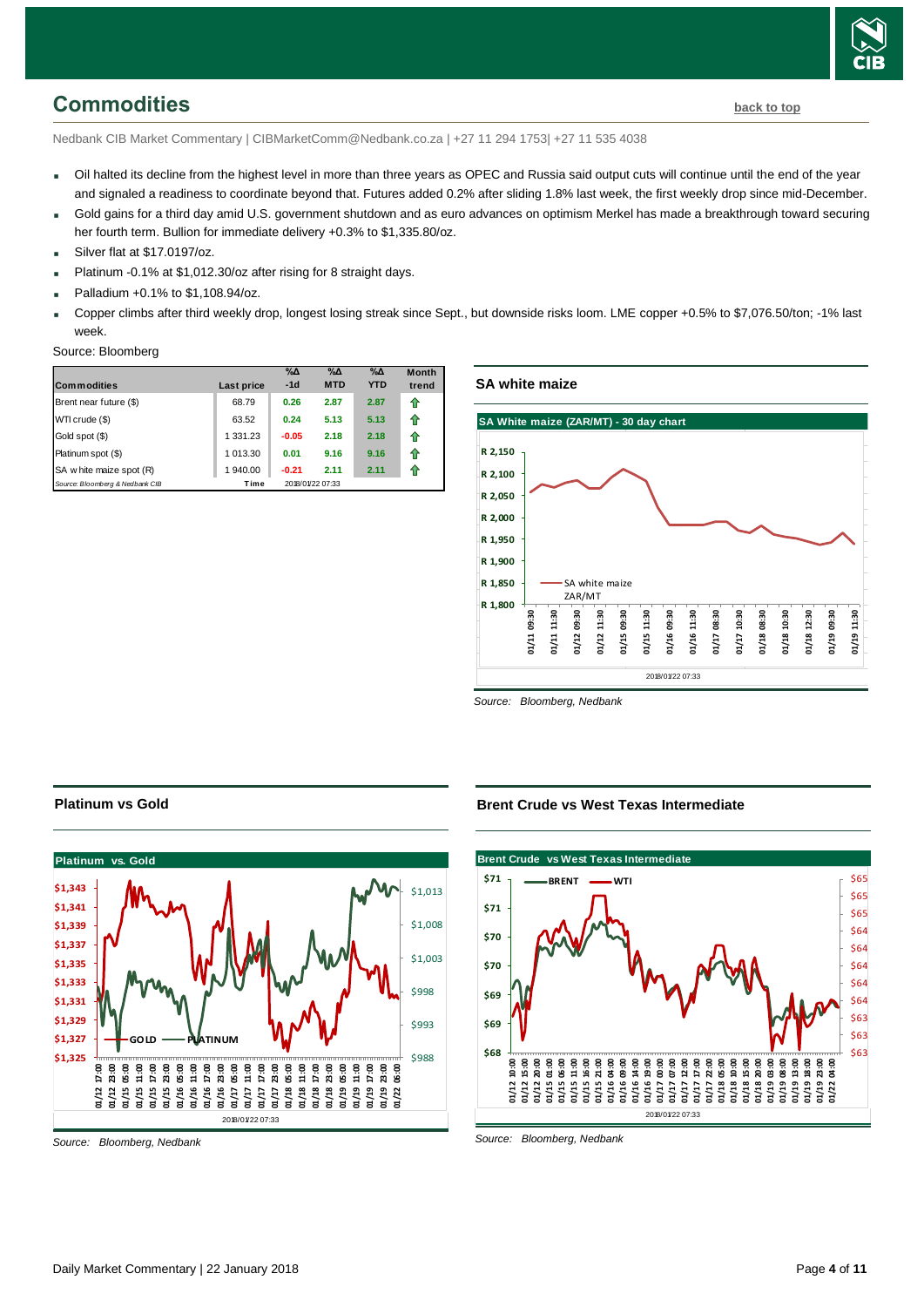

<span id="page-4-0"></span>Cash equities | +2711 535 4030/31

#### **South Africa**

- The All Share index started its trading day in negative territory on Friday morning tracking global markets which took a bit of a breather after a fairly strong week. The All Share index eventually ended the day flat.
- The Banking sector led the downside with the likes of Nedbank and Standard Bank declining 3.06% and 2.75% respectively.
- On corporate news, Resilient moved forward the scheduled date for the release of their results to the 26 January 2018.
- Value traded at 5pm was around R20bn with the currency at R12.20 vs. the USD at the close.

#### **UK/Europe**

- European markets ended the week strong with the FTSE 100 up 0.39% while the Cac40 advanced 0.58%.
- On the economic data front, German PPI data came in at 2.3% (/y).
- The Stoxx 50 was up 0.78% with the likes of Adidas AG and Airbus SE advancing 6.90% and 2.64% respectively.

#### **USA**

- US markets closed in positive territory on Friday, shrugging off the potential US Federal government shutdown.
- The Dow Jones and S&P 500 were up 0.21% and 0.44% respectively with consumer staples stocks leading the upside.
- On the economic data front, University of Michigan Sentiment came in below estimates at 94.4 index points.

#### **Asia**

- Asian markets are mixed this morning with the Hang Seng flat while Japanese markets are trading lower.
- The Hang Seng is down 0.04% while the Nikkei has lost 0.33%.
- The Australian ASX is down 0.21% with the likes of BHP advancing 0.53%.

|                                 |               | $\%$ $\Delta$ | %Δ               | %Δ            | <b>Month</b> |
|---------------------------------|---------------|---------------|------------------|---------------|--------------|
| <b>Developed Markets</b>        | Last price    | $-1d$         | <b>MTD</b>       | <b>YTD</b>    | trend        |
| Dow Jones                       | 26 071.72     | 0.21          | 5.47             | 5.47          | ⇑            |
| Nasdag                          | 7 336.38      | 0.55          | 6.27             | 6.27          | ⇑            |
| S&P 500                         | 2810.30       | 0.44          | 5.11             | 5.11          | 合            |
| DJ Eurostoxx 50                 | 3649.07       | 0.78          | 4.14             | 4.14          | 合            |
| <b>DAX</b>                      | 13 434.45     | 1.15          | 4.00             | 4.00          | 合            |
| CAC                             | 5 5 26.51     | 0.58          | 4.03             | 4.03          | 合            |
| <b>FTSE</b>                     | 7730.79       | 0.39          | 0.56             | 0.56          | 合            |
| ASX200                          | 5 991.90      | $-0.23$       | $-1.21$          | $-1.21$       | ⊕            |
| Nikkei 225                      | 23 756.33     | $-0.22$       | 4.35             | 4.35          | ♠            |
| <b>MSCI World</b>               | 2 207.40      | 0.49          | 4.94             | 4.94          | ♠            |
|                                 |               | %Δ            | %Δ               | $\%$ $\Delta$ | <b>Month</b> |
| <b>Emerging Markets</b>         | Last price    | $-1d$         | <b>MTD</b>       | <b>YTD</b>    | trend        |
| Hang Seng                       | 32 277.86     | 0.07          | 7.88             | 7.88          | ⇑            |
| Shanghai                        | 3 490.43      | 0.07          | 5.54             | 5.54          | ⇑            |
| Brazil Bovespa                  | 81 219.50     | 0.32          | 6.31             | 6.31          | ⇑            |
| India - NSE                     | 35 564.12     | 0.15          | 4.43             | 4.43          | ⇑            |
| <b>Russia Micex</b>             | 2 2 8 6 . 3 3 | $-0.48$       | 8.37             | 8.37          | 全            |
| <b>MSCI</b> Emerging            | 1 232.60      | 0.41          | 6.40             | 6.40          | 全            |
|                                 |               | $\%$ $\Delta$ | $\%$ $\Delta$    | $\%$ $\Delta$ | <b>Month</b> |
| <b>SA Indices</b>               | Last price    | $-1d$         | <b>MTD</b>       | <b>YTD</b>    | trend        |
| <b>JSE All Share</b>            | 60 912.88     | $-0.02$       | 2.37             | 2.37          | 企            |
| Top 40                          | 54 058.74     | 0.09          | 2.90             | 2.90          | ⇑            |
| Resi 10                         | 38 900.76     | 0.71          | 7.19             | 7.19          | 合            |
| Indi 25                         | 81 546.65     | 0.42          | 3.11             | 3.11          | 合            |
| Fini 15                         | 17 544.77     | $-1.70$       | $-1.84$          | $-1.84$       | ⊕            |
| Source: Bloomberg & Nedbank CIB | Time          |               | 2018/01/22 07:33 |               |              |

#### **Short-term performance of SA equity indices**



<span id="page-4-1"></span>*Source: Bloomberg, Nedbank*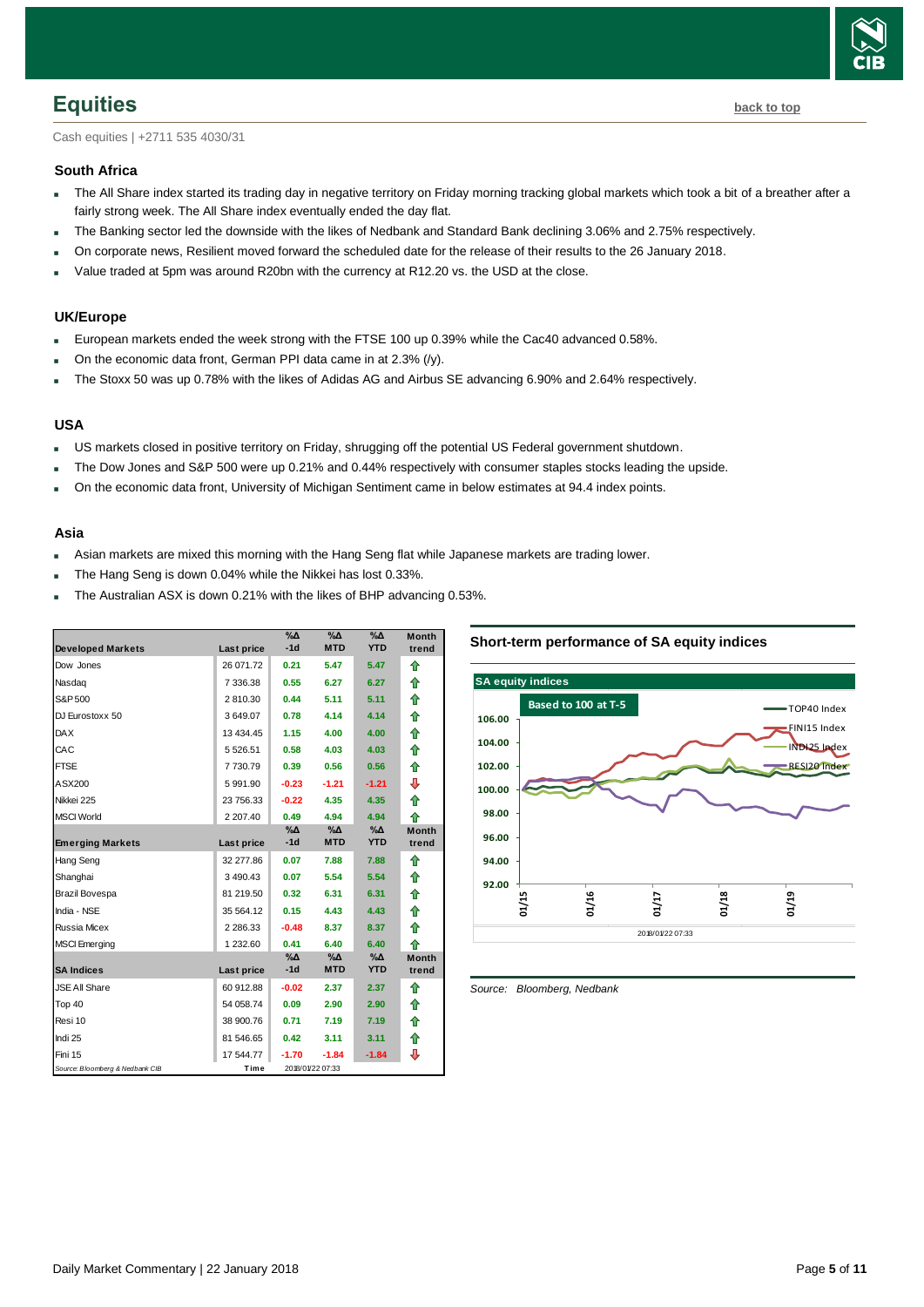# <span id="page-5-0"></span>**Last day to trade back to the contract of the contract of the contract of the contract of the contract of the contract of the contract of the contract of the contract of the contract of the contract of the contract of t**

Susan Correia [| Scorreia@Nedbankcapital.co.za](mailto:Scorreia@Nedbankcapital.co.za) | +27 11 295 8227

| Share code       | Share name                      | Dividend / interest rate  |
|------------------|---------------------------------|---------------------------|
| 23 Jan 2018      |                                 |                           |
| AME              | African media Entertainment Ltd | dividend @ 100cps         |
| <b>CLS</b>       | Cicks Group Ltd                 | dividend @ 234cps         |
| IMRP5            | Im Redeemable Pref 5Jul23       | dividend @ 5984.169730cps |
| LEW              | Lewis Group Ltd                 | dividend @ 100cps         |
| NTC              | Netcare Ltd                     | dividend @ 57cps          |
| <b>TASN</b>      | Taste Holdings Ltd Npl's        | take up at 90cps          |
| <b>NPKP</b>      | Nampak Ltd 6% Pref              | dividend @ 6cps           |
| NPP <sub>1</sub> | Nampak Ltd 6.5% Pref            | dividend @ 6.50cps        |
| <b>PFB</b>       | Premier Fishing Brands Ltd      | dividend @ 15cps          |
| <b>PFG</b>       | Pioneer Foods Group Ltd         | dividend @ 260cps         |
| <b>TON</b>       | <b>Tongaat Hulett Ltd</b>       | dividend @ 100cps         |

*Source: JSE*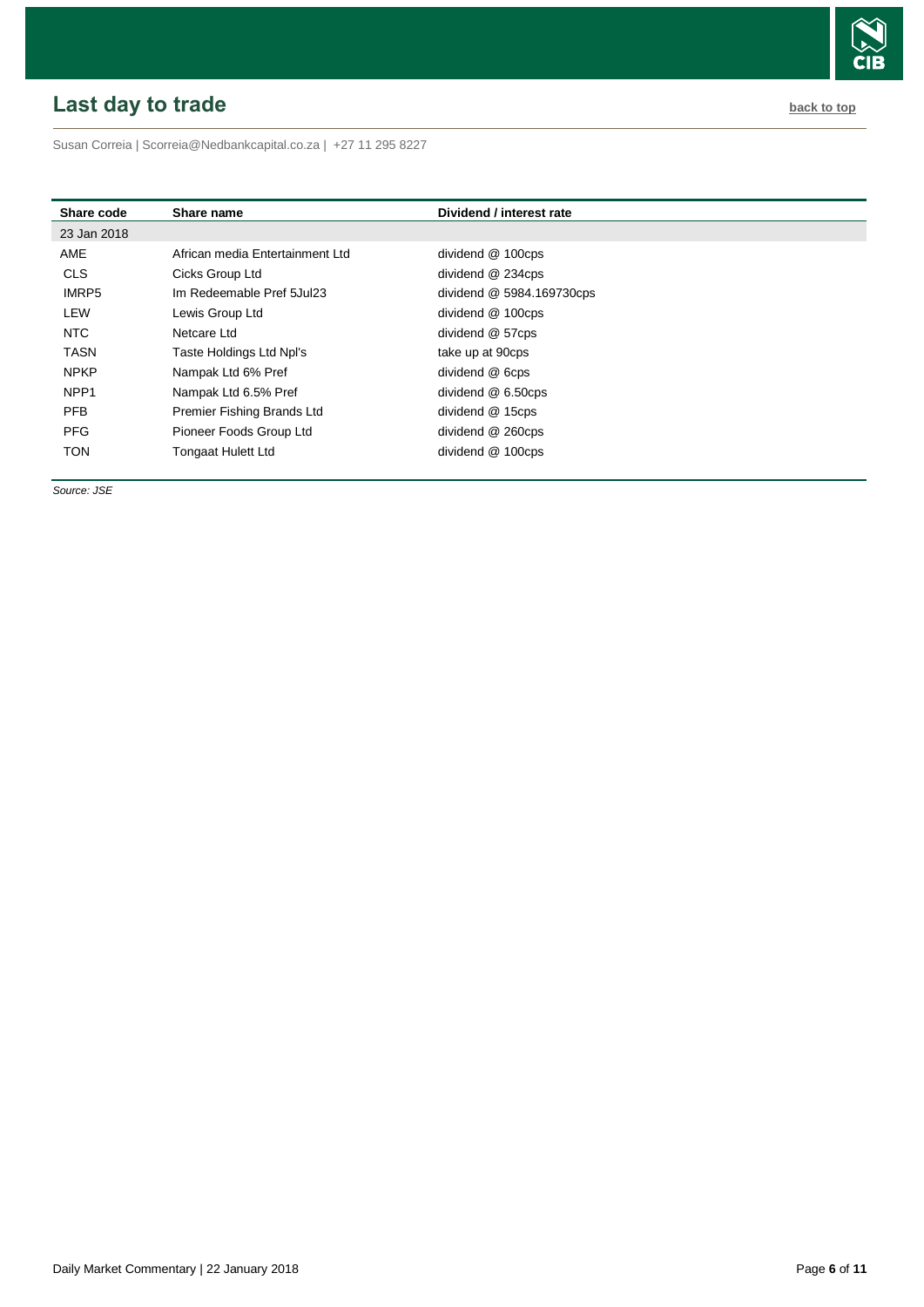# **JSE performance [back to top](#page-0-0) back to top**

Nedbank CIB Market Commentary | CIBMarketComm@Nedbank.co.za | +27 11 294 1753

| <b>Top40 constituents</b>               | Last price | $\%$ $\Delta$<br>-1d | $\%$ $\Delta$<br><b>MTD</b> | %Δ<br><b>YTD</b> | Month<br>trend |
|-----------------------------------------|------------|----------------------|-----------------------------|------------------|----------------|
| AGL: Anglo American Plc                 | 297.11     | 0.06                 | 16.23                       | 16.23            | ⇑              |
| ANG: Anglogold Ashanti Ltd              | 133.77     | $-0.87$              | 4.00                        | 4.00             | ⇑              |
| APN: Aspen Pharmacare Holdings Lt       | 256.50     | 0.20                 | $-7.57$                     | $-7.57$          | ⊕              |
| <b>BGA: Barclays Africa Group Ltd</b>   | 179.00     | $-2.19$              | $-1.64$                     | $-1.64$          | ⊕              |
| BID: Bid Corp Ltd                       | 277.34     | -1.86                | $-7.86$                     | $-7.86$          | ⇩              |
| BIL: Bhp Billiton Plc                   | 272.89     | 1.23                 | 8.92                        | 8.92             | ⇑              |
| BTI: British American Tobacco Plc       | 844.00     | 0.87                 | 1.75                        | 1.75             | ⇑              |
| <b>BVT: Bidvest Group Ltd</b>           | 208.22     | $-1.21$              | $-4.53$                     | $-4.53$          | ⊕              |
| CFR : Financiere Richemont-Dep Rec      | 114.05     | 1.29                 | 2.06                        | 2.06             | ⇑              |
| CPI: Capitec Bank Holdings Ltd          | 1 020.00   | $-1.51$              | $-7.10$                     | $-7.10$          | ⇩              |
| DSY: Discovery Ltd                      | 177.79     | $-2.31$              | $-4.41$                     | -4.41            | ⊕              |
| FFA: Fortress Reit Ltd-A                | 17.28      | $-1.26$              | $-6.90$                     | $-6.90$          | ⊕              |
| FFB: Fortress Reit Ltd-B                | 35.22      | $-3.37$              | $-16.54$                    | -16.54           | ⊕              |
| <b>FSR: Firstrand Ltd</b>               | 64.47      | $-2.47$              | $-4.13$                     | $-4.13$          | ⊕              |
| GFI: Gold Fields Ltd                    | 52.14      | $-1.97$              | $-3.62$                     | $-3.62$          | ⇩              |
| <b>GRT: Grow thpoint Properties Ltd</b> | 27.81      | $-0.57$              | 0.54                        | 0.54             | ⇑              |
| INL: Investec Ltd                       | 92.85      | 1.23                 | 3.49                        | 3.49             | ⇑              |
| INP: Investec Plc                       | 92.76      | 0.98                 | 3.34                        | 3.34             | ⇑              |
| <b>ITU:</b> Intu Properties Plc         | 38.79      | 0.03                 | $-7.53$                     | $-7.53$          | ⇩              |
| LHC: Life Healthcare Group Holdin       | 26.50      | $-0.38$              | $-4.50$                     | $-4.50$          | ⊕              |
| MEI: Mediclinic International Plc       | 101.97     | $-0.16$              | $-4.15$                     | -4.15            | ⇩              |
| MND: Mondi Ltd                          | 333.00     | 1.86                 | 4.30                        | 4.30             | ⇑              |
| MNP: Mondi Plc                          | 333.86     | 1.64                 | 4.55                        | 4.55             | ⇑              |
| MRP: Mr Price Group Ltd                 | 252.24     | $-2.31$              | 3.01                        | 3.01             | ⇑              |
| MTN: Mtn Group Ltd                      | 133.55     | $-3.85$              | $-2.23$                     | $-2.23$          | ⊕              |
| NED: Nedbank Group Ltd                  | 259.00     | $-3.06$              | 1.13                        | 1.13             | ⇑              |
| NPN: Naspers Ltd-N Shs                  | 3 717.81   | 1.58                 | 7.73                        | 7.73             | Ĥ              |
| NRP: Nepi Rockcastle Plc                | 169.71     | $-2.15$              | $-20.54$                    | $-20.54$         | ⇩              |
| OML: Old Mutual Plc                     | 40.03      | 0.33                 | 5.34                        | 5.34             | T              |
| RDF: Redefine Properties Ltd            | 10.88      | $-1.09$              | 1.68                        | 1.68             |                |
| REM: Remgro Ltd                         | 234.81     | $-0.57$              | $-0.50$                     | $-0.50$          | ⇩              |
| <b>RES: Resilient Reit Ltd</b>          | 123.88     | $-1.48$              | $-18.05$                    | -18.05           | ⇩              |
| RMH: Rmb Holdings Ltd                   | 76.80      | $-2.65$              | $-2.99$                     | -2.99            | ⇩              |
| RNI: Reinet Investments Sca             | 266.00     | 1.92                 | $-2.92$                     | -2.92            | ⇩              |
| SAP: Sappi Limited                      | 89.64      | 1.86                 | 0.16                        | 0.16             | ⇑              |
| SBK: Standard Bank Group Ltd            | 194.50     | $-2.75$              | $-0.59$                     | $-0.59$          | ⇩              |
| SHP: Shoprite Holdings Ltd              | 239.09     | $-0.16$              | 8.09                        | 8.09             |                |
| SLM: Sanlam Ltd                         | 87.67      | $-2.84$              | 0.77                        | 0.77             | ✿              |
| SNH: Steinhoff International H Nv       | 7.61       | 10.13                | 63.66                       | 63.66            | ⇑              |
| SOL: Sasol Ltd                          | 438.50     | 0.80                 | 2.41                        | 2.41             | ⇮              |
| TBS: Tiger Brands Ltd                   | 451.81     | $-0.32$              | $-1.78$                     | $-1.78$          | ⊕              |
| VOD: Vodacom Group Ltd                  | 148.14     | $-0.76$              | 1.69                        | 1.69             | ⇑              |
| WHL: Woolw orths Holdings Ltd           | 67.29      | 0.99                 | 3.03                        | 3.03             |                |
| Source: Bloomberg & Nedbank CIB         | Time       |                      | 2018/01/22 07:33            |                  |                |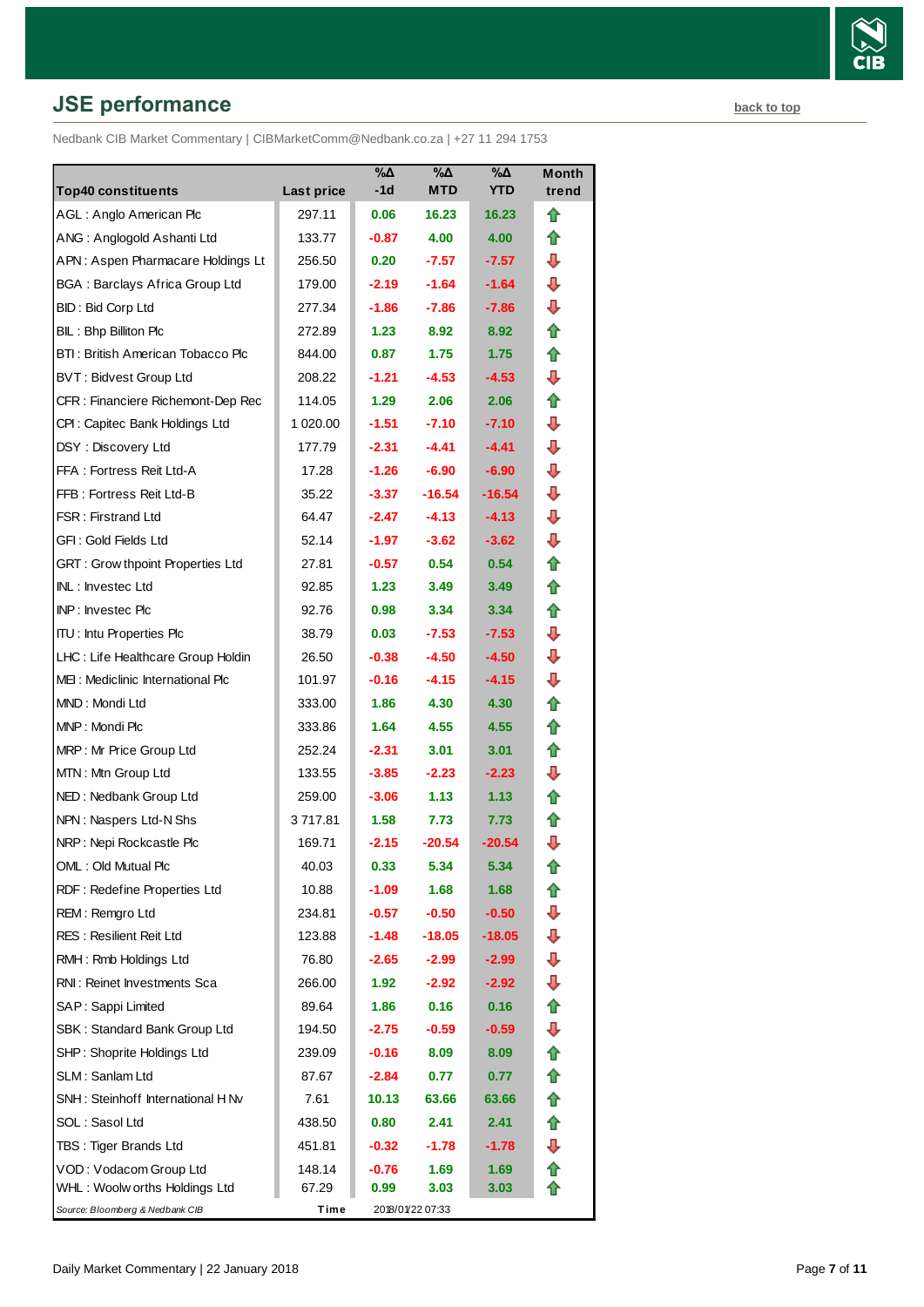

# <span id="page-7-0"></span>**Economics [back to top](#page-0-0)**

Nedbank CIB Market Commentary | CIBMarketComm@Nedbank.co.za | +27 11 294 1753

#### **Europe**

- UK retail sales growth disappointed at 1.4% y/y in December, from 1.5% previously, worse than consensus of 2.6%. The main laggard was sales of household goods. However, given the significant uptick in November retail sales following the Black Friday event, retail sales have eased off as a result of the high base.
- Over the month of December, retail sales slumped sharply, showing the biggest decline in 18 months. Given elevated prices, retail activity could remain stable (to lower if prices rise) over the medium term. Better growth, employment and wage conditions could boost sales if this leads to an uptick in confidence levels.

**Synopsis: The BOE maintains its hawkishness, which is needed as inflation remains well above the BOE target of 2%. Furthermore, the BOE sees gradual upside pressures to inflation as the economic recovery is expected to improve. This may necessitate gradual monetary policy tightening over the long run, but the BOE stressed that these increases will be limited and gradual. The market is currently forecasting a rate hike towards the end of 2018.**



#### **Retail sales trend marginally higher towards the end of 2017**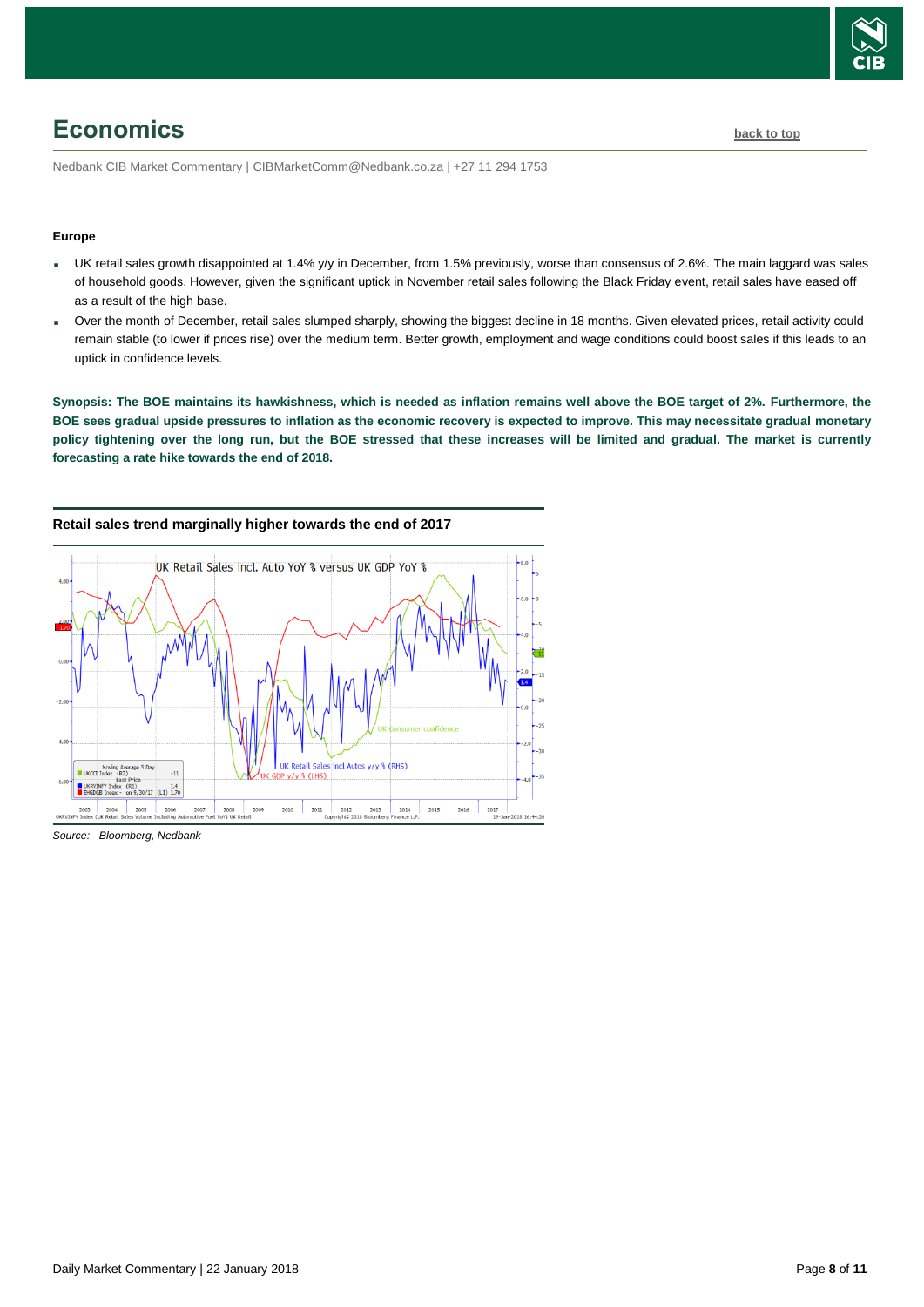

# <span id="page-8-0"></span>**Economic calendar [back to top](#page-0-0)**

Nedbank CIB Market Commentary | CIBMarketComm@Nedbank.co.za | +27 11 294 1753

|                   | <b>Country Event</b> |                                     | <b>Period</b> | <b>Survey</b>  | <b>Actual</b>             | Prior            | <b>Revised</b>   |
|-------------------|----------------------|-------------------------------------|---------------|----------------|---------------------------|------------------|------------------|
| 19-January        |                      |                                     |               |                |                           |                  |                  |
| 09:00 AM          | <b>GE</b>            | PPI YoY                             | <b>DEC</b>    | 2.30%          | 2.30%                     | 2.50%            |                  |
| 11:00 AM          | EC                   | <b>Current Account NSA</b>          | <b>NOV</b>    | $\blacksquare$ | <b>EUR 37.8b</b>          | <b>EUR 35.9b</b> | <b>EUR 35.4b</b> |
| 11:00 AM          | EC                   | <b>ECB Current Account SA</b>       | <b>NOV</b>    |                | <b>EUR 32.5b</b>          | <b>EUR 30.8b</b> | <b>EUR 30.3b</b> |
| 11:30 AM          | <b>UK</b>            | Retail Sales Inc Auto Fuel YoY      | <b>DEC</b>    | $2.60\%$       | $1.40\%$                  | 1.60%            | 1.50%            |
| 05:00 PM          | <b>US</b>            | U. of Mich. Sentiment               | JANP          | 97.0           | 94.4                      | 95.9             |                  |
| 22-January        |                      |                                     |               |                |                           |                  |                  |
| 03:30 PM          | <b>US</b>            | Chicago Fed Nat Activity Index      | <b>DEC</b>    | 0.00           |                           | 0.15             |                  |
| 23-January        |                      |                                     |               |                |                           |                  |                  |
| 12:00 AM          | <b>JN</b>            | BOJ 10-Yr Yield Target              |               | 0.00%          |                           | 0.00%            |                  |
| 12:00 AM          | <b>JN</b>            | <b>BOJ Policy Balance Rate</b>      | JAN 23        | 0.00%          |                           | $-0.10%$         |                  |
| 09:00 AM          | <b>SA</b>            | Leading Indicator                   | <b>NOV</b>    | 0.0            |                           | 105.4            |                  |
| 11:30 AM          | UK                   | PSNB ex Banking Groups              | <b>DEC</b>    | GBP 0.0b       |                           | <b>GBP 8.7b</b>  |                  |
| 12:00 PM          | EC                   | <b>ZEW Survey Expectations</b>      | <b>JAN</b>    | 0.0            |                           | 29.0             |                  |
| 12:00 PM          | <b>GE</b>            | <b>ZEW Survey Current Situation</b> | <b>JAN</b>    | 0.0            |                           | 89.3             |                  |
| 12:00 PM          | <b>GE</b>            | <b>ZEW Survey Expectations</b>      | <b>JAN</b>    | 0.0            |                           | 17.4             |                  |
| 05:00 PM          | EC                   | Consumer Confidence                 | <b>JANA</b>   | 0.00           |                           | 0.50             |                  |
| 05:00 PM          | US.                  | Richmond Fed Manufact. Index        | <b>JAN</b>    | 0              | $\mathbb{Z}^{\mathbf{F}}$ | 20               |                  |
|                   |                      |                                     |               |                |                           |                  |                  |
|                   |                      |                                     |               |                |                           |                  |                  |
| Source: Bloomberg |                      | 2018/01/22 07:33                    |               |                |                           |                  |                  |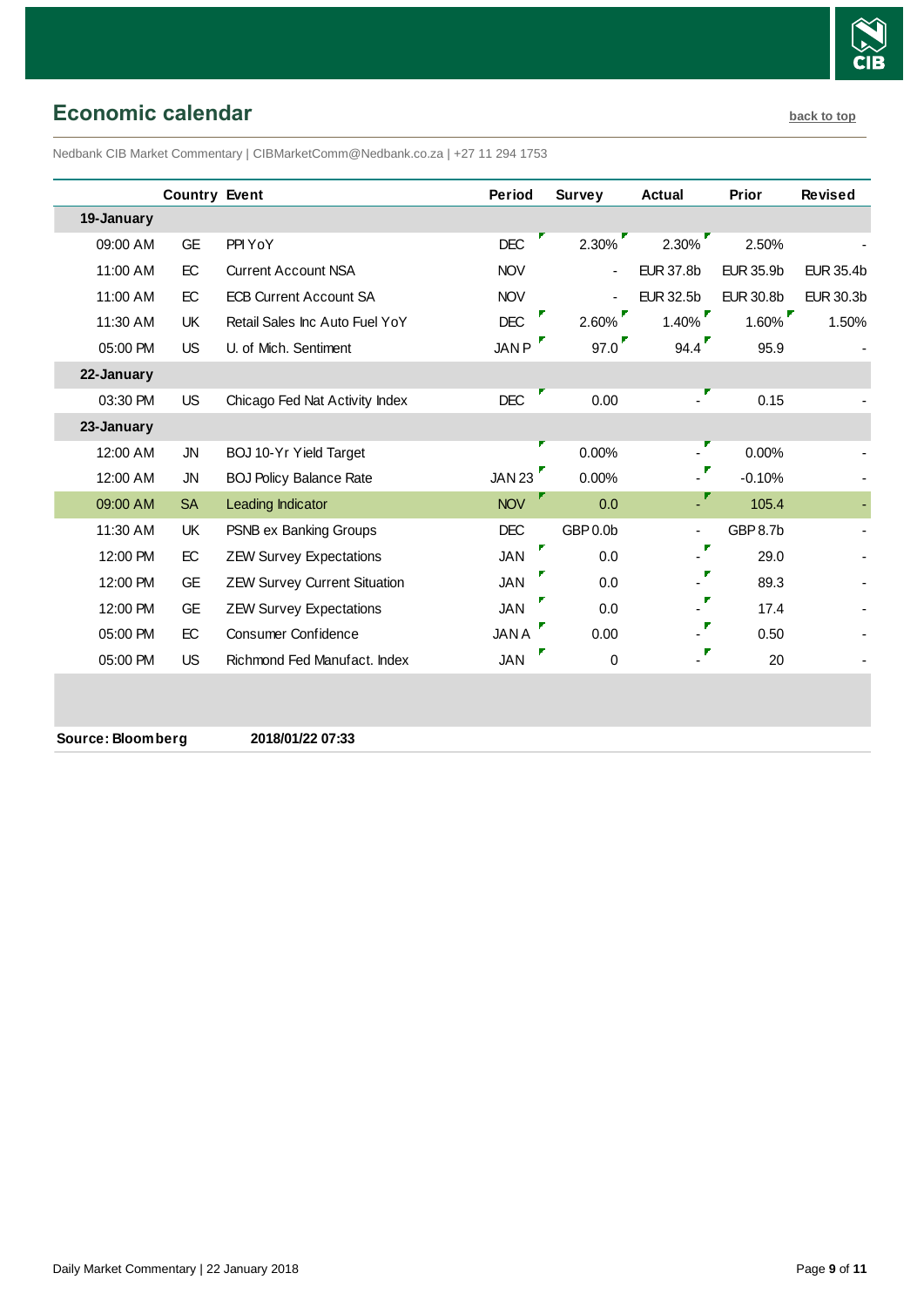

## <span id="page-9-0"></span>**Contacts**

**Treasury: Economic Analyst Reezwana Sumad** (011) 294 1753

**ALM Portfolio Management** (011) 535 4042

**Equities Sales and Distribution** (011) 535 4030/31

**Forex Institutional Sales Desk** (011) 535 4005

**Interest Rate Swaps & FRA's Trading** (011) 535 4004

**Money Market Institutional Sales Desk** (011) 535 4008

**Bond Trading** (011) 535 4021

**Forex Business Banking Sales Desk** (011) 535 4003

**Forex Retail Sales Desk** (011) 535 4020

**Money Market Business Banking Sales Desk** (011) 535 4006

**Non Soft & Soft Commodities Trading** (011) 535 4038

**Credit Derivatives**  (011) 535 4047

**Forex Corporate Sales Desk** JHB (011) 535 4002; DBN (031) 327 3000; CTN (021) 413 9300

**Inflation Trading** (011) 535 4026

**Money Market Corporate Sales Desk** JHB (011) 535 4007; DBN (031) 327 3000; CTN (021) 413 9300

**Preference shares desk** (011) 535 4072